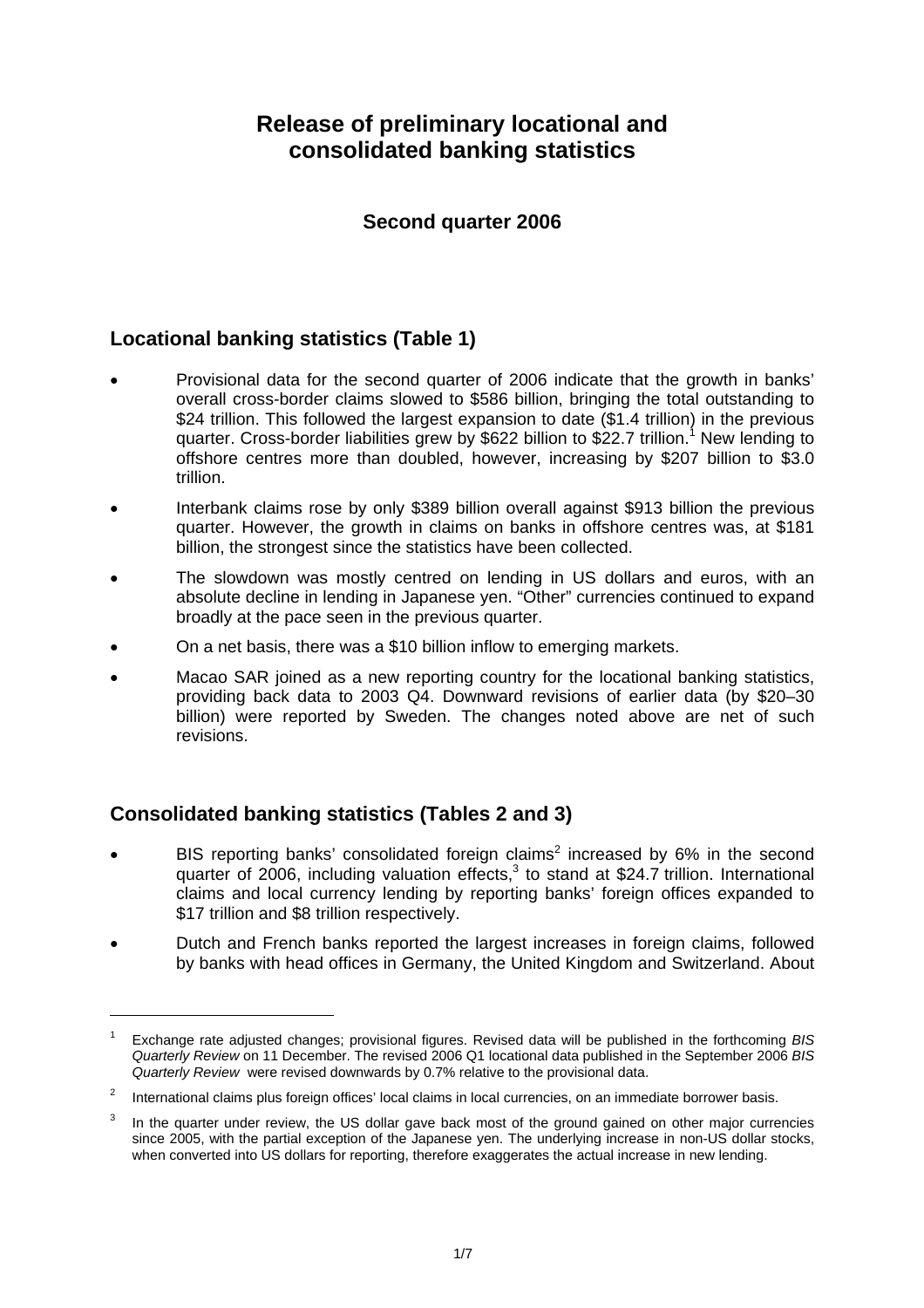80% of the total expansion reflected larger claims on borrowers in developed countries. Borrowers in the United Kingdom and the United States received about 45% of the funds channelled to the group of developed countries. Foreign claims on Italy and Japan also showed notable increases. Among emerging market countries, those in Europe and Asia-Pacific were the main recipients. German and UK banks continued to lend to emerging markets, while US banks pared back their activity slightly.

- On an ultimate risk basis, the foreign claims of domestically owned banks in 24 reporting countries increased by \$1.1 trillion to \$20.3 trillion. Cross-border claims contributed about 55% of the total. A substantial portion of the total increase in foreign claims was accounted for by the non-bank private sector, mainly in developed countries.
- Banks' derivatives positions (positive market values only) increased significantly by \$315 billion to \$2.3 trillion, mainly on developed countries. Contingent liabilities arising from guarantees increased to \$3.1 trillion (+16%), with banks in the United States showing the largest growth (\$207 billion), followed by those in the United Kingdom (\$87 billion), to reach outstanding totals of \$1,224 billion and \$469 billion respectively. Credit commitments rose by only 3% to \$3.5 trillion. Swiss, UK and US banks each accounted for around 40% of the total increase, offsetting reductions reported by banks of other nationalities.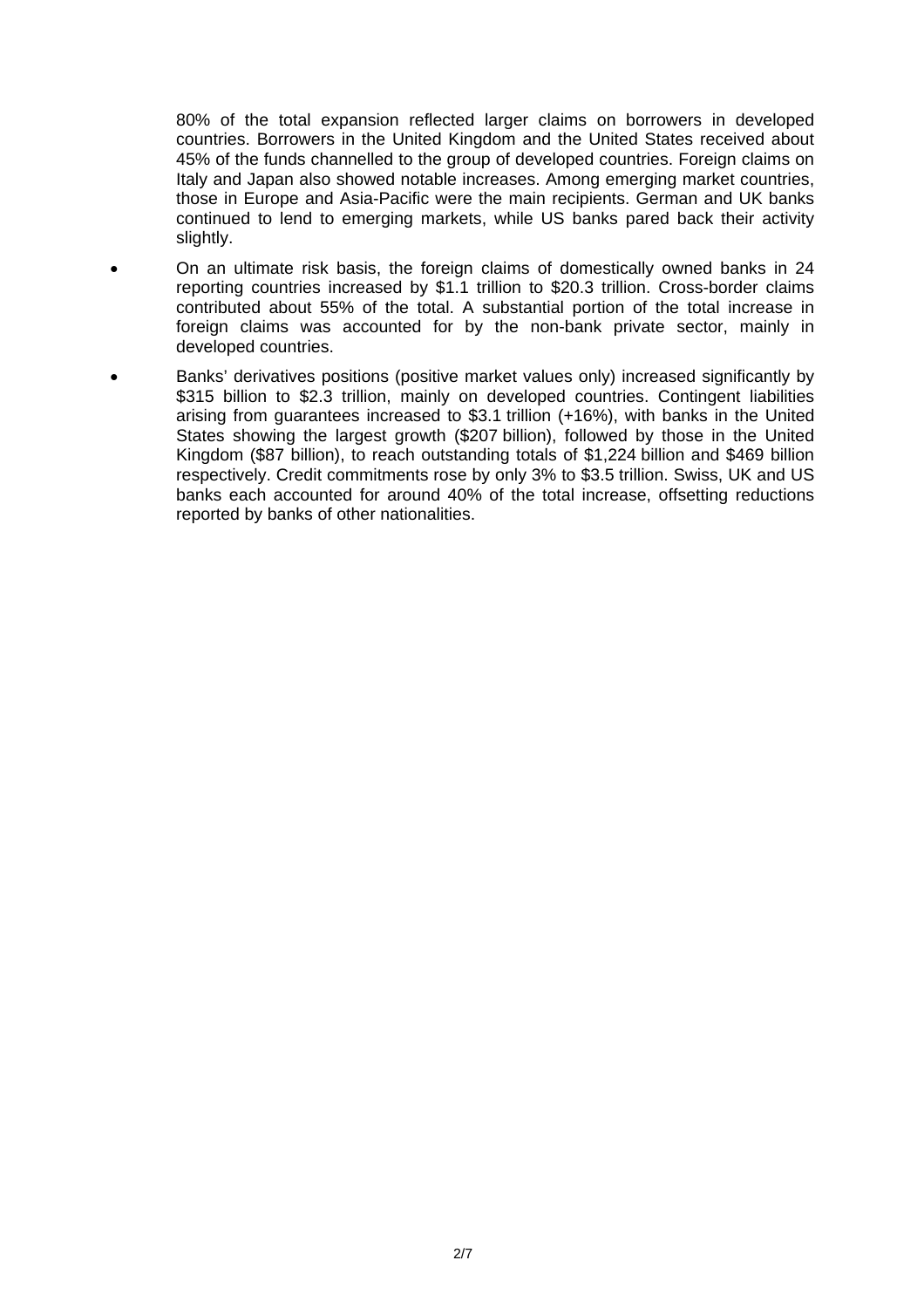### Table 1

#### **Cross-border claims of BIS reporting banks**

| Vis-à-vis<br>Vis-à-vis<br>Vis-à-vis                                                                                                                                                     | Vis-à-vis                  |            |                                             |
|-----------------------------------------------------------------------------------------------------------------------------------------------------------------------------------------|----------------------------|------------|---------------------------------------------|
| developed<br>offshore<br>developing<br>countries<br>countries<br>centres                                                                                                                | all countries <sup>2</sup> |            |                                             |
| 2006<br>2006<br>2006<br>2006<br>2006<br>2006<br>Q2<br>Q <sub>1</sub><br>Q <sub>2</sub><br>Q <sub>1</sub><br>Q <sub>1</sub><br>Q <sub>2</sub>                                            | 2006<br>Q <sub>1</sub>     | 2006<br>Q2 | <b>Stocks</b><br>at end-<br><b>Jun 2006</b> |
| Total cross-border<br>1,215<br>295<br>87<br>207<br>99<br>claims<br>60                                                                                                                   | 1,408                      | 586        | 24,009                                      |
| By sector                                                                                                                                                                               |                            |            |                                             |
| on banks<br>839<br>150<br>30<br>181<br>38<br>37                                                                                                                                         | 913                        | 389        | 15,272                                      |
| 376<br>57<br>60<br>23<br>on non-banks<br>144<br>26                                                                                                                                      | 495                        | 197        | 8,737                                       |
| By instrument                                                                                                                                                                           |                            |            |                                             |
| 38<br>206<br>Loans<br>1,028<br>142<br>56<br>50                                                                                                                                          | 1,118                      | 408        | 17,296                                      |
| <b>Securities</b><br>104<br>161<br>38<br>28<br>3<br>$-1$                                                                                                                                | 170                        | 153        | 5,415                                       |
| 11<br>Other stocks<br>84<br>3<br>15<br>$\overline{7}$<br>-9                                                                                                                             | 119                        | 24         | 1,298                                       |
| By currency                                                                                                                                                                             |                            |            |                                             |
| US dollar<br>547<br>56<br>74<br>180<br>34<br>19                                                                                                                                         | 650                        | 260        | 9,582                                       |
| 477<br>17<br>Euro<br>136<br>22<br>7<br>18                                                                                                                                               | 509                        | 162        | 9,202                                       |
| Yen<br>$-32$<br>3<br>$-2$<br>$-7$<br>$-28$<br>-9                                                                                                                                        | $-32$                      | -43        | 859                                         |
| Other currencies <sup>3</sup><br>135<br>19<br>29<br>44<br>26<br>199                                                                                                                     | 281                        | 208        | 4,367                                       |
| Memo: Local claims in<br>21<br>236<br>18<br>11<br>18<br>14<br>foreign currency                                                                                                          | 272                        | 46         | 3,201                                       |
| Total cross-border<br>905<br>323<br>192<br>141<br>114<br>50<br>liabilities                                                                                                              | 1,408                      | 622        | 22,654                                      |
| By sector                                                                                                                                                                               |                            |            |                                             |
| 622<br>135<br>59<br>97<br>on banks<br>158<br>43                                                                                                                                         | 1,025                      | 346        | 16,688                                      |
| 282<br>187<br>34<br>83<br>17<br>on non-banks<br>7                                                                                                                                       | 383                        | 276        | 5,966                                       |
| By instrument                                                                                                                                                                           |                            |            |                                             |
| 337<br>138<br>110<br>Deposits<br>895<br>187<br>47                                                                                                                                       | 1,202                      | 521        | 19,545                                      |
| Securities<br>12<br>$-21$<br>3<br>6<br>4<br>4                                                                                                                                           | 184                        | 73         | 2,600                                       |
| Other stocks<br>$-2$<br>$\overline{7}$<br>0<br>$\Omega$<br>0<br>-1                                                                                                                      | 22                         | 28         | 509                                         |
| By currency                                                                                                                                                                             |                            |            |                                             |
| US dollar<br>139<br>144<br>83<br>446<br>75<br>14                                                                                                                                        | 734                        | 255        | 10,025                                      |
| Euro<br>328<br>81<br>28<br>7<br>18<br>20                                                                                                                                                | 443                        | 128        | 7,413                                       |
| Yen<br>19<br>$-17$<br>12<br>5<br>$-23$<br>$-5$                                                                                                                                          | $-2$                       | $-2$       | 720                                         |
| Other currencies <sup>2</sup><br>47<br>125<br>37<br>18<br>10<br>112                                                                                                                     | 233                        | 241        | 4,495                                       |
| <sup>2</sup> Including claims on international organisations; excluding claims on<br>Not adjusted for seasonal effects.<br><sup>3</sup> Including unallocated currencies.<br>residents. |                            |            |                                             |

Exchange rate adjusted changes in amounts outstanding, in billions of US dollars<sup>1</sup>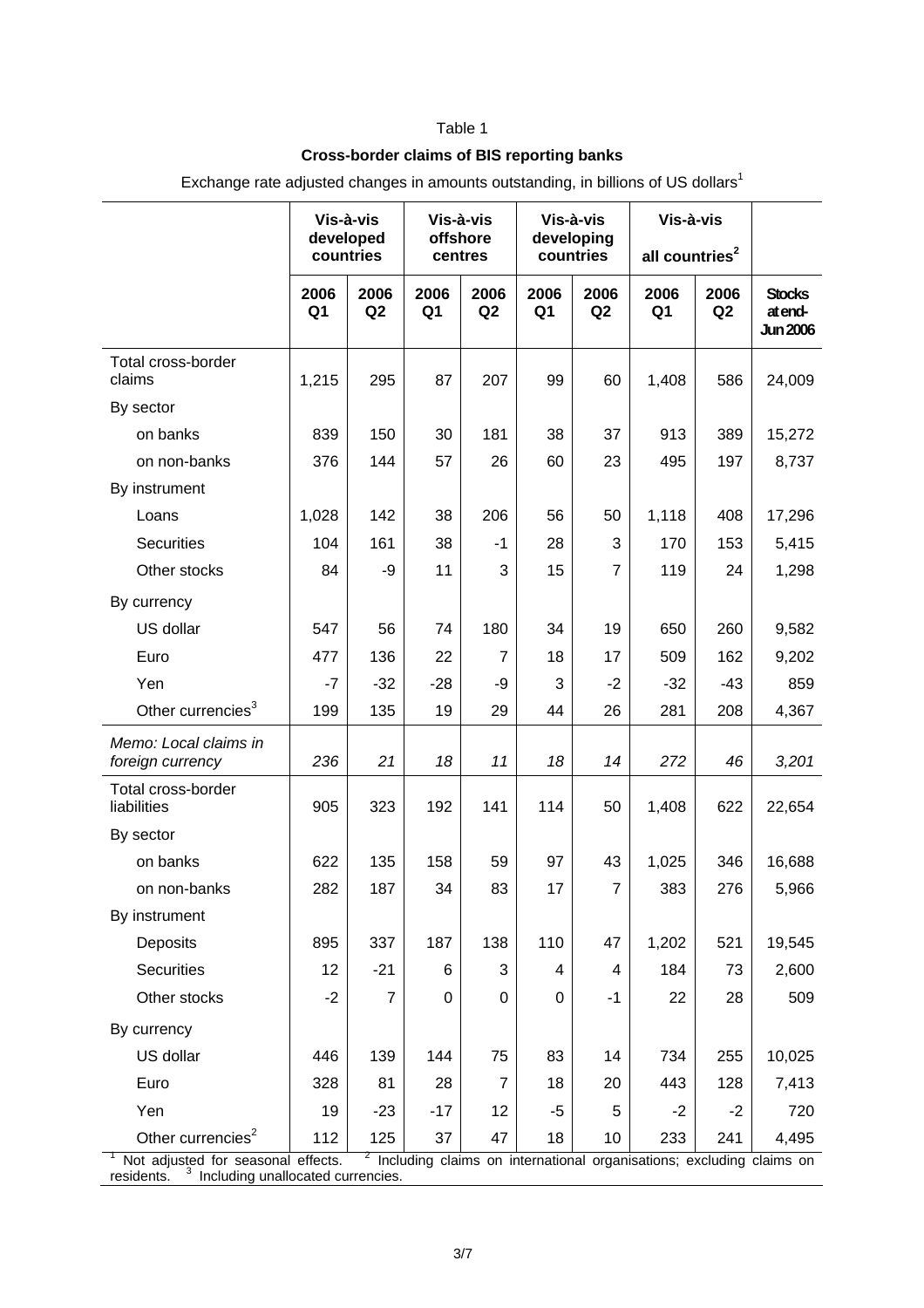#### Table 2

#### **Consolidated claims on a contractual (immediate borrower) basis**

|                                                       | Vis-à-vis<br>developed<br>countries |                        | Vis-à-vis<br>offshore<br>centres |                        | Vis-à-vis<br>emerging<br>markets |                        | Total $1$              |            |
|-------------------------------------------------------|-------------------------------------|------------------------|----------------------------------|------------------------|----------------------------------|------------------------|------------------------|------------|
|                                                       | 2006<br>Q <sub>1</sub>              | 2006<br>Q <sub>2</sub> | 2006<br>Q <sub>1</sub>           | 2006<br>Q <sub>2</sub> | 2006<br>Q <sub>1</sub>           | 2006<br>Q <sub>2</sub> | 2006<br>Q <sub>1</sub> | 2006<br>Q2 |
| Foreign claims <sup>2</sup>                           | 19,211                              | 20,275                 | 1,587                            | 1,667                  | 2,577                            | 2,729                  | 23,435                 | 24,729     |
| - International claims <sup>3</sup>                   | 13,039                              | 13,758                 | 1,301                            | 1,365                  | 1,473                            | 1,561                  | 15,873                 | 16,740     |
| as % of foreign claims                                | (67.9)                              | (67.9)                 | (81.9)                           | (81.8)                 | (57.2)                           | (57.2)                 | (67.7)                 | (67.7)     |
| - Local claims <sup>4</sup>                           | 6,171                               | 6,517                  | 287                              | 303                    | 1,103                            | 1,168                  | 7,562                  | 7,989      |
| as % of foreign claims                                | (32.1)                              | (32.1)                 | (18.1)                           | (18.2)                 | (42.8)                           | (42.8)                 | (32.3)                 | (32.3)     |
| Breakdown of international claims by maturity         |                                     |                        |                                  |                        |                                  |                        |                        |            |
| - Up to and including<br>one year                     | 7,494                               | 7,728                  | 588                              | 612                    | 713                              | 742                    | 8,812                  | 9,100      |
| - As % of international<br>claims                     | (57.5)                              | (56.2)                 | (45.2)                           | (44.8)                 | (48.4)                           | (47.5)                 | (55.5)                 | (54.4)     |
| - Over one year and<br>up to two years                | 443                                 | 498                    | 35                               | 36                     | 71                               | 72                     | 551                    | 609        |
| - As % of international<br>claims                     | (3.4)                               | (3.6)                  | (2.7)                            | (2.6)                  | (4.8)                            | (4.6)                  | (3.5)                  | (3.6)      |
| Over two years                                        | 3,098                               | 3,358                  | 421                              | 437                    | 530                              | 575                    | 4,066                  | 4,387      |
| - As % of international<br>claims                     | (23.8)                              | (24.4)                 | (32.4)                           | (32.0)                 | (36.0)                           | (36.8)                 | (25.6)                 | (26.2)     |
| Unallocated                                           | 2,004                               | 2,173                  | 256                              | 280                    | 156                              | 173                    | 2,442                  | 2,644      |
| - As % of international<br>claims                     | (15.4)                              | (15.8)                 | (19.7)                           | (20.5)                 | (10.6)                           | (11.1)                 | (15.4)                 | (15.8)     |
| 5<br>Risk transfers                                   |                                     |                        |                                  |                        |                                  |                        |                        |            |
| Inward risk transfers                                 | 1,022                               | 975                    | 47                               | 46                     | 87                               | 85                     | 1,158                  | 1,109      |
| Outward risk transfers                                | 836                                 | 844                    | 274                              | 258                    | 165                              | 165                    | 1,277                  | 1,268      |
| Net risk transfers                                    | 247                                 | 193                    | $-454$                           | $-441$                 | $-172$                           | $-170$                 | $-390$                 | $-426$     |
| Foreign claims <sup>6</sup><br>Of which: Domestically | 19,457                              | 20,469                 | 1,134                            | 1,226                  | 2,404                            | 2,559                  | 23,046                 | 24,302     |
| owned banks                                           | 16,229                              | 17,146                 | 1,063                            | 1,137                  | 2,200                            | 2,340                  | 19,547                 | 20,674     |

In billions of US dollars

<sup>1</sup> Includes positions vis-à-vis international organisations and unallocated. <sup>2</sup> Foreign claims of all banks (domestic and foreign banks) in 30 reporting countries.  $3$  Cross-border claims denominated in all currencies plus local claims of foreign offices denominated in foreign currencies. <sup>4</sup> Local claims of domestic banks' foreign offices denominated in local currencies. <sup>5</sup> While 30 countries report claims on a contractual basis, 26 countries provide risk transfer information. Inward risk transfers minus outward risk transfers do not equal net risk transfers because some countries report only net risk transfers. <sup>6</sup> After net risk transfers reported by 26 countries.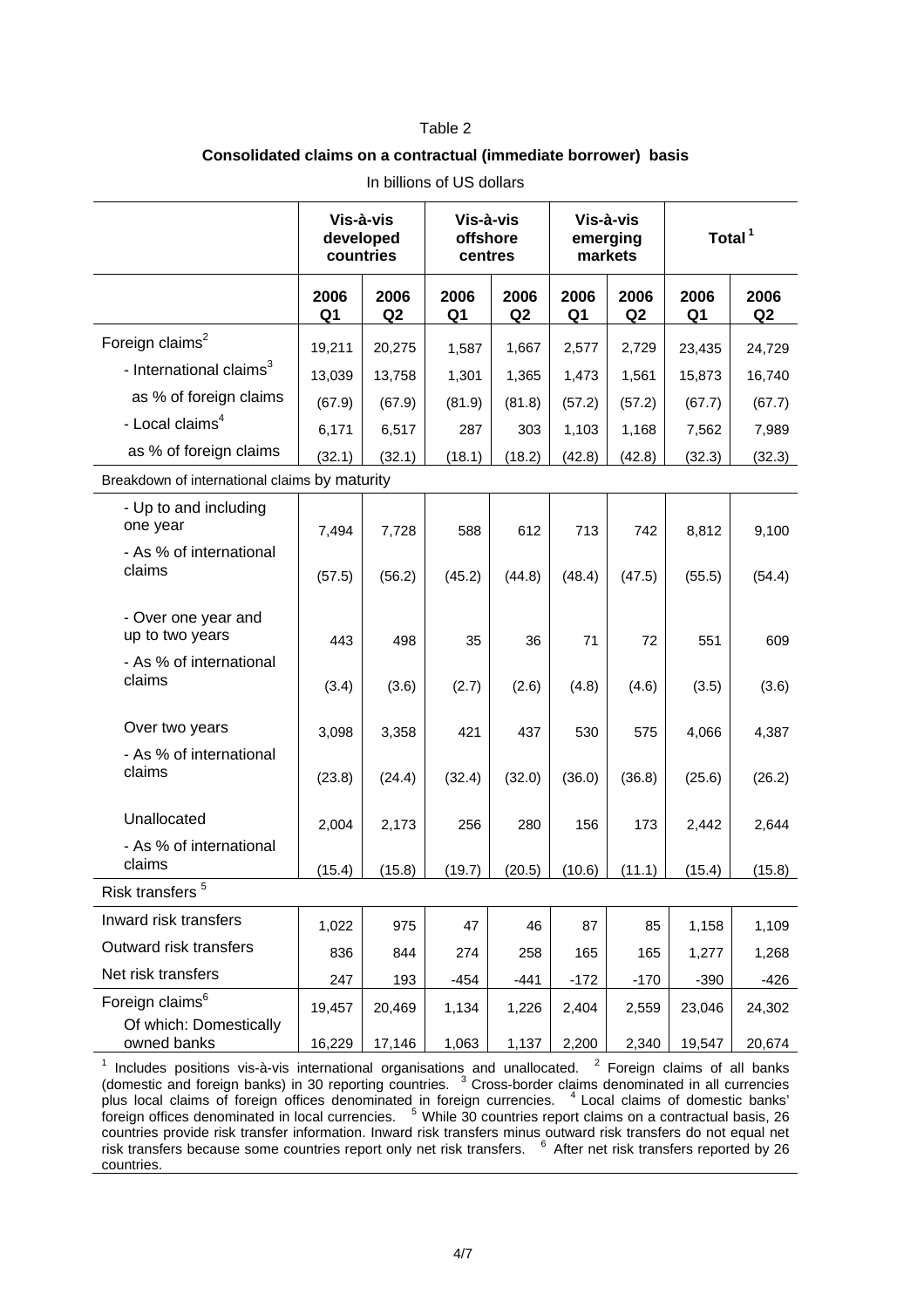#### Table 3

### **Consolidated foreign claims and other contingent exposures**

#### **on an ultimate risk basis**

| In billions of US dollars                                                                                                 |                                     |            |                                                           |                        |                        |                        |                        |            |
|---------------------------------------------------------------------------------------------------------------------------|-------------------------------------|------------|-----------------------------------------------------------|------------------------|------------------------|------------------------|------------------------|------------|
|                                                                                                                           | Vis-à-vis<br>developed<br>countries |            | Vis-à-vis<br>Vis-à-vis<br>offshore<br>emerging<br>centres |                        | markets                |                        | Total <sup>1</sup>     |            |
|                                                                                                                           | 2006<br>Q <sub>1</sub>              | 2006<br>Q2 | 2006<br>Q <sub>1</sub>                                    | 2006<br>Q <sub>2</sub> | 2006<br>Q <sub>1</sub> | 2006<br>Q <sub>2</sub> | 2006<br>Q <sub>1</sub> | 2006<br>Q2 |
| Memo: Foreign claims<br>of domestically owned<br>banks (after net risk<br>transfers reported by<br>26 countries, Table 2) | (16, 229)                           | (17, 146)  | (1,063)                                                   | (1, 137)               | (2,200)                | (2, 340)               | (19, 547)              | (20, 674)  |
| Foreign claims after<br>net risk transfers (24<br>countries) $2$                                                          | 15,958                              | 16,829     | 1,044                                                     | 1,117                  | 2,185                  | 2,321                  | 19,236                 | 20,314     |
| Of which: local claims                                                                                                    | 6,818                               | 7,186      | 344                                                       | 365                    | 1,246                  | 1,320                  | 8,423                  | 8,887      |
| As % of foreign<br>claims                                                                                                 | (42.7)                              | (42.7)     | (33.0)                                                    | (32.7)                 | (57.0)                 | (56.9)                 | (43.8)                 | (43.7)     |
| By sector                                                                                                                 |                                     |            |                                                           |                        |                        |                        |                        |            |
| -Banks                                                                                                                    | 4,953                               | 5,094      | 131                                                       | 138                    | 468                    | 516                    | 5,557                  | 5,757      |
| As % of foreign<br>claims                                                                                                 | (31.0)                              | (30.3)     | (12.5)                                                    | (12.3)                 | (21.4)                 | (22.2)                 | (28.9)                 | (28.3)     |
| -Public sector                                                                                                            | 2,830                               | 3,026      | 57                                                        | 59                     | 499                    | 513                    | 3,422                  | 3,636      |
| As % of foreign<br>claims                                                                                                 | (17.7)                              | (18.0)     | (5.4)                                                     | (5.3)                  | (22.8)                 | (22.1)                 | (17.8)                 | (17.9)     |
| -Non-bank private<br>sector                                                                                               | 8,015                               | 8,536      | 849                                                       | 916                    | 1,195                  | 1,277                  | 10,070                 | 10,738     |
| As % of foreign<br>claims                                                                                                 | (50.2)                              | (50.7)     | (81.4)                                                    | (82.0)                 | (54.7)                 | (55.0)                 | (52.3)                 | (52.9)     |
| -Unallocated                                                                                                              | 160                                 | 174        | $\overline{7}$                                            | 5                      | 24                     | 16                     | 187                    | 183        |
| As % of foreign<br>claims                                                                                                 | (1.0)                               | (1.0)      | (0.7)                                                     | (0.4)                  | (1.1)                  | (0.7)                  | (1.0)                  | (0.9)      |
| Other exposures                                                                                                           |                                     |            |                                                           |                        |                        |                        |                        |            |
| Derivatives contracts <sup>3</sup>                                                                                        | 1,888                               | 2,168      | 75                                                        | 92                     | 65                     | 81                     | 2,033                  | 2,348      |
| Guarantees<br>extended <sup>4</sup>                                                                                       | 2,311                               | 2,712      | 156                                                       | 157                    | 231                    | 249                    | 2,705                  | 3,125      |
| Credit commitments <sup>5</sup>                                                                                           | 2,708                               | 2,760      | 369                                                       | 393                    | 346                    | 361                    | 3,433                  | 3,524      |
| <sup>2</sup> Based on data of domestically<br>Including positions vis-à-vis international organisations and unallocated.  |                                     |            |                                                           |                        |                        |                        |                        |            |

*owned* banks in 24 countries which submitted both sets of data in 2006 Q1 and 2006 Q2 and also provided data on risk transfers, and a detailed breakdown of foreign claims and contingent exposures.3 Excluding Austria and Chile. Positive market values only. 4 Excluding the United States. <sup>5</sup> Excluding Chile.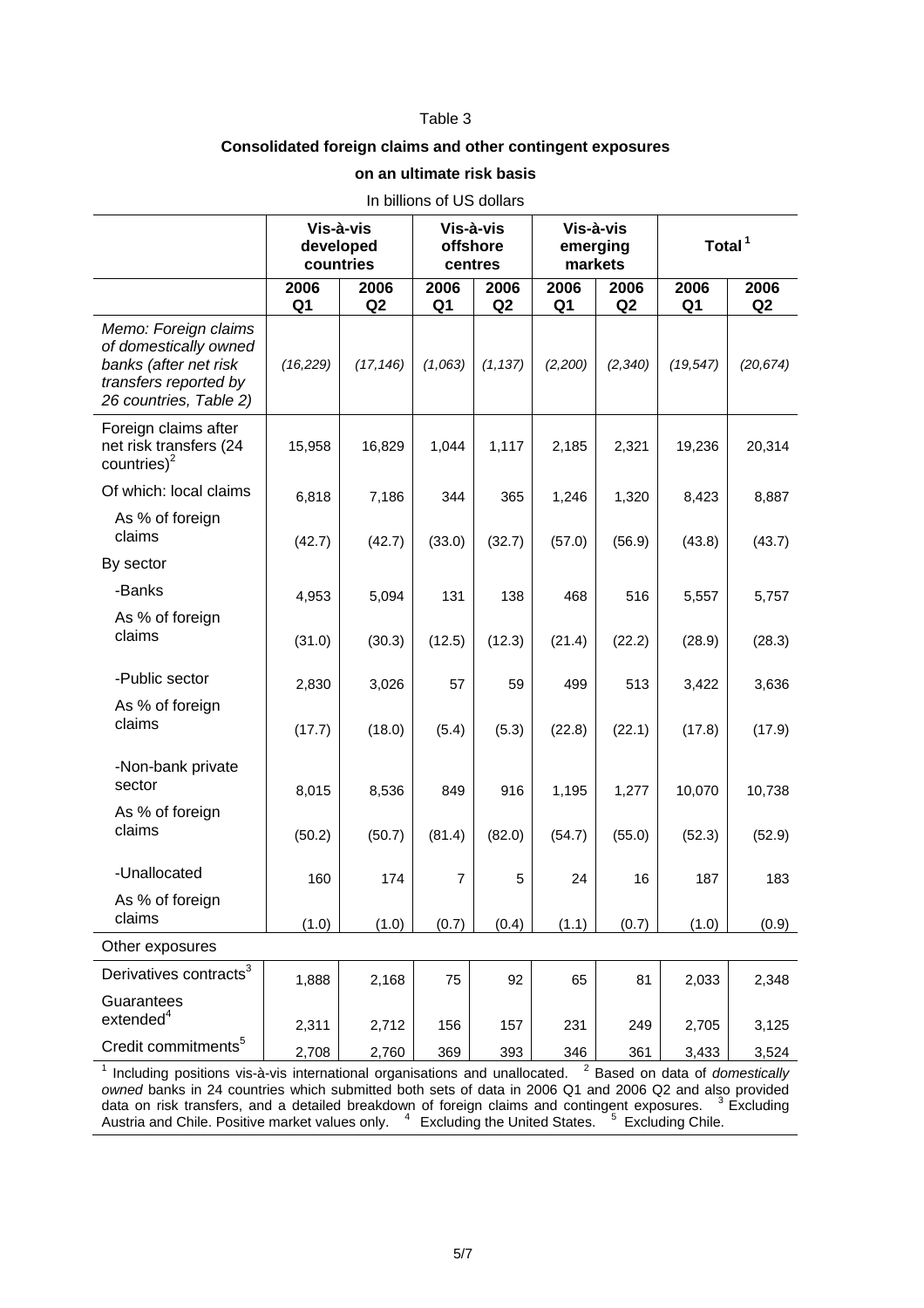### **Breaks in series and data revisions processed in 2006 Q2**

The changes discussed in the statistical commentary are net of the breaks listed below.

|                     | Locational by residence banking statistics       | <b>Assets</b>                                                                                                                                                                                             | Liabilities |         |
|---------------------|--------------------------------------------------|-----------------------------------------------------------------------------------------------------------------------------------------------------------------------------------------------------------|-------------|---------|
|                     | Breaks in series <sup>1</sup>                    | <b>USD billions</b>                                                                                                                                                                                       |             |         |
| Q <sub>2</sub> 2006 | Mexico                                           | Reports loans and deposits in domestic<br>currency, a currency breakdown of<br>liabilities vis-à-vis international<br>organisations, and international debt<br>securities (assets), in domestic currency. | 1.3         | 2.0     |
| Q4 2003             | Macao SAR                                        | New reporting country.                                                                                                                                                                                    | 15.8        | 14.8    |
|                     | Data Revisions of previous quarters <sup>2</sup> |                                                                                                                                                                                                           |             |         |
| 2006 Q1             | Hong Kong                                        | Revision                                                                                                                                                                                                  | 2.7         | 1.1     |
| 2005 Q <sub>2</sub> | Sweden                                           | Revision                                                                                                                                                                                                  | $-31.4$     | 0       |
| 2005 Q3             | Sweden                                           | Revision                                                                                                                                                                                                  | $-29.7$     | 0       |
| 2005 Q4             | Sweden                                           | Revision                                                                                                                                                                                                  | $-27.6$     | 0       |
| 2006 Q1             | Sweden                                           | Revision                                                                                                                                                                                                  | 0.2         | $-32.4$ |
|                     |                                                  | The data for Luxembeurg are under revision for 200201 to 200501                                                                                                                                           |             |         |

The data for Luxembourg are under revision for 2003Q1 to 2005Q4.

|                     | Locational by nationality banking statistics     | <b>Assets</b>                                                      | <b>Liabilities</b>  |              |
|---------------------|--------------------------------------------------|--------------------------------------------------------------------|---------------------|--------------|
|                     | Breaks in series <sup>1</sup>                    |                                                                    | <b>USD billions</b> |              |
| 2003 Q4             | Macao SAR                                        | New reporting country.                                             | 15.8                | 14.8         |
|                     | Data Revisions of previous quarters <sup>2</sup> |                                                                    |                     |              |
| 2006 Q1             | Hong Kong                                        | Revision                                                           | 2.7                 | 1.1          |
| 2005 Q <sub>2</sub> | Sweden                                           | <b>Revision</b>                                                    | $-31.4$             | $\mathbf{0}$ |
| 2005 Q3             | Sweden                                           | <b>Revision</b>                                                    | $-29.7$             | $\Omega$     |
| 2005 Q4             | Sweden                                           | <b>Revision</b>                                                    | $-27.6$             | $\Omega$     |
| 2006 Q1             | Sweden                                           | Revision                                                           | 0                   | $-21.4$      |
|                     |                                                  | The data for Luxembourg are under revision for 2003 Q1 to 2005 Q4. |                     |              |

| Consolidated statistics on an immediate borrower basis | International claims |                                                                                                                                                                    |                                             |
|--------------------------------------------------------|----------------------|--------------------------------------------------------------------------------------------------------------------------------------------------------------------|---------------------------------------------|
| Breaks in series <sup>1</sup>                          | <b>USD billions</b>  |                                                                                                                                                                    |                                             |
|                                                        |                      | There were no breaks in series reported for 2006 Q2. The<br>revisions of data, including those for breaks in series, are<br>reported below under "Data revisions". |                                             |
| Data revisions <sup>2</sup>                            |                      |                                                                                                                                                                    | International claims<br><b>USD billions</b> |
| 2005 Q2 to 2006 Q1                                     | Austria              | Revisions from reporting banks                                                                                                                                     | Between $-4$ and $+4$                       |
| 2005 Q4 & 2006 Q1                                      | <b>Belgium</b>       | Revisions from reporting banks<br>(with sector reallocation of international<br>claims)                                                                            | Between -10 and<br>$+11$                    |
| 2004 Q1 to 2006 Q1                                     | Canada               | Revisions from reporting banks, including<br>revisions to post-break data of 2006 Q1                                                                               | Between $-2$ and $+2$                       |